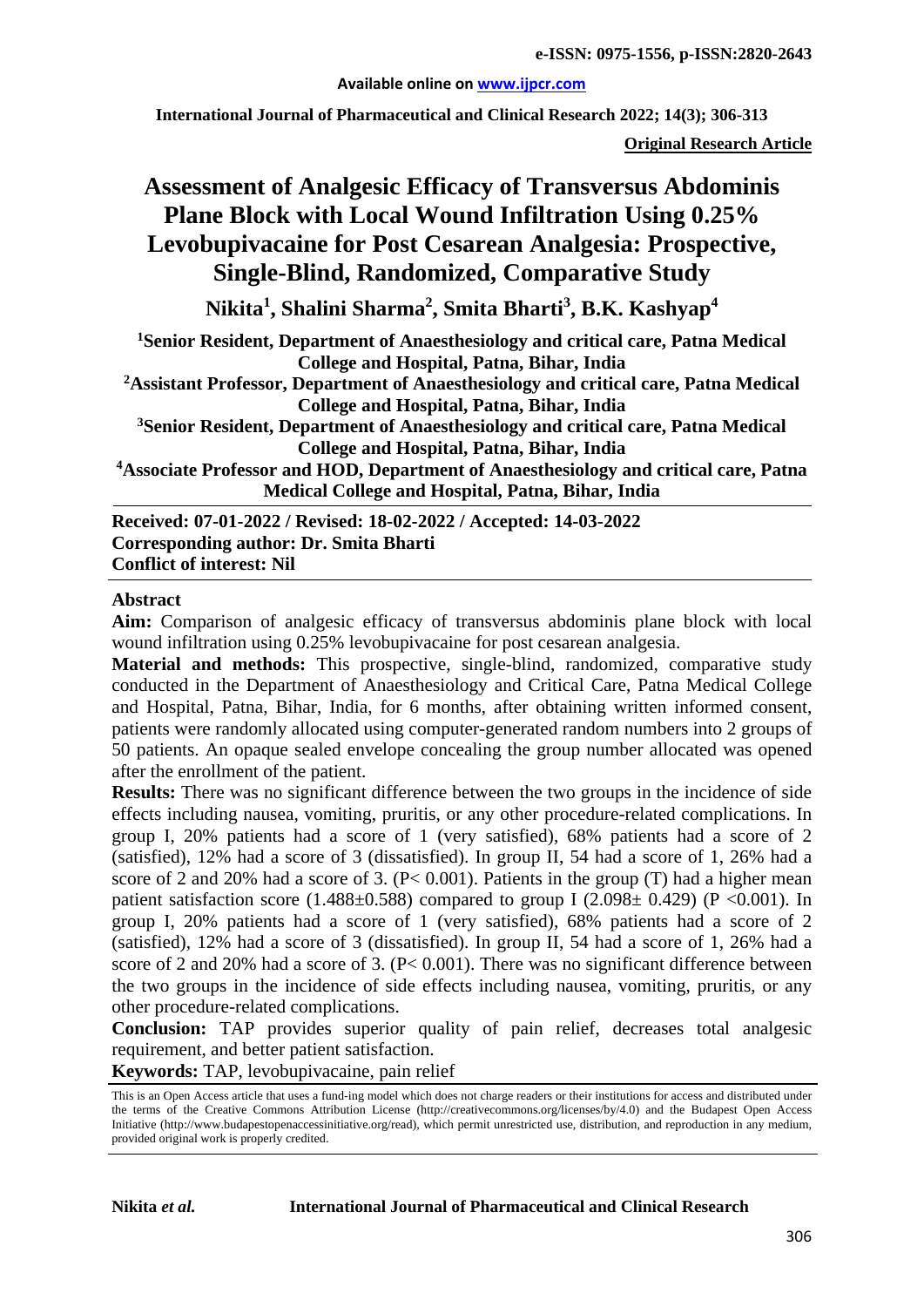#### **Introduction**

Caesarean Section is the most common obstetric surgical procedure performed and it is associated with moderate to severe pain which may last until 48 hours, so adequate postoperative pain control is important to reduce morbidity in these patients. [1] Inadequate pain relief after Caesarean delivery can negatively impact ambulation, breastfeeding, and even maternal bonding. [2]

Pain management in a parturient is challenging and opioids should be avoided in the parturient because of their excretion in milk which predisposes the neonate to their adverse effects[3]. Hence, multimodal approach for pain relief are often selected which include use of intravenous paracetamol, NSAIDs, patient controlled analgesia (PCA), Wound site infiltration (WSI) with local anaesthetic and regional nerve blocks. [4]

Most of the obstetric units practice the WSI with the local anaesthetic after completion of the surgery as part of multimodal approach. It offers the advantage of being a safe simple technique with low cost. However, delayed healing, wound site hematoma and infection are apprehensions cited amongst some obstetricians though scientific documentation of the same is limited.

Transversus abdominis plane (TAP) block which is another popular technique for postoperative analgesia for lower abdominal surgeries such as caesarean section, hernia repair, appendectomy etc. [5] TAP block has been studied in last decade but some researchers have mentioned that there may be an inadequate pain relief specifically of the skin incision extends beyond the dermatome supplied by the peripheral nerve where WSI is needed in addition. Hence, we would like to conduct this study to evaluate and compare the effectiveness of TAP block with wound site infiltration for postoperative analgesia in caesarean section.

## **Material and methods**

This prospective, single-blind, randomized, comparative study conducted in the Department of Anaesthesiology and critical care, Patna Medical College and Hospital, Patna, Bihar, India, for 6 months.

#### **Inclusion criteria**

100 ASA I and II pregnant patients, with body weight between 50-70 kg, singleton fetus,>37 weeks of gestation, undergoing cesarean delivery at term with a Pfannenstiel incision under spinal anesthesia were enrolled in the study.

#### **Exclusion criteria**

Patients meeting one of the following criteria were excluded from the study, patients in active labor, those aged <19 or  $>40$  years old, height  $<$ 155cm, weight $<$ 50 kg or a Body Mass Index>35 kg/m2, not consenting to be a part of the study, history of allergy to drug, local infection at the site of infection or any other neurological disease

### **Methodology**

All parturient visited one day before the surgery were explained about the study protocol and related potential benefits or side effects of both the interventions. They were explained about the VAS ranging from 0 which corresponds to no pain and after obtaining written informed consent, patients were randomly allocated using computer-generated random numbers into 2 groups of 50 patients. An opaque sealed envelope concealing the group number allocated was opened after the enrollment of the patient. Demographic data of all the patients including age, body weight, gestational age (weeks), duration of surgery, height, body mass index, ASA status was recorded. On arrival at the operating theater (OT), standard monitoring with electrocardiogram, pulse oximeter, blood pressure (noninvasively) was established for all the patients. An intravenous line was obtained with 18 G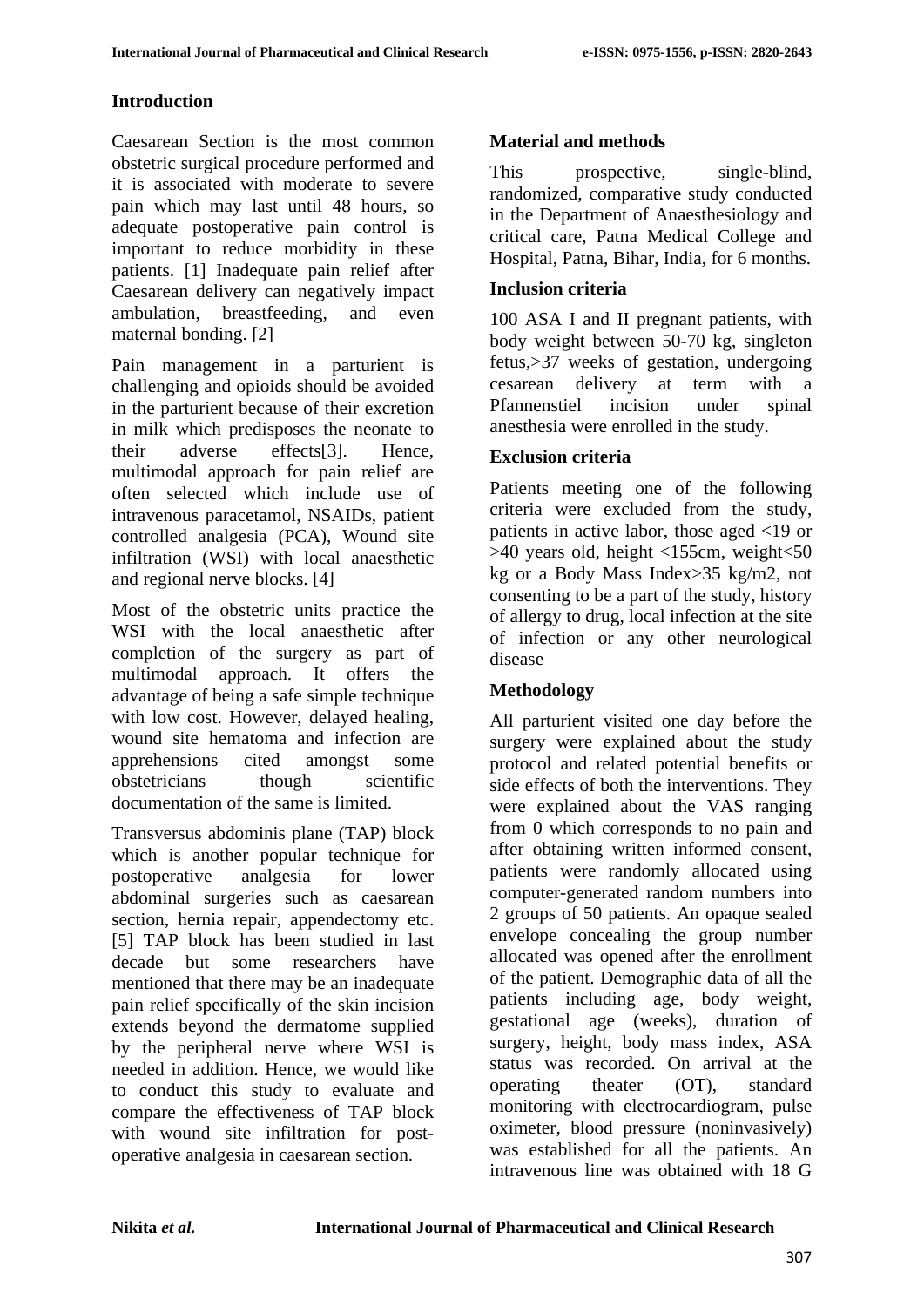cannula and all patients were preloaded with 10ml/kg Ringer lactate solution. Spinal anesthesia was given in the sitting position at L3–L4 level using 25 G Quincke Babcock spinal needle; 2 ml of 0.5% hyperbaric bupivacaine (10 mg). After attaining the upper sensory level of T6 or higher, CS was performed. Intraoperative complications included bradycardia (HR less than 20% from baseline or less than 40/min) was managed by using injection atropine intravenously. Furthermore, intraoperative hypotension (SBP <20% from the baseline) and nausea/vomiting were managed by using fluid bolus if required injection ephedrine, and ondansetron (0.1 mg/kg) intravenously respectively.

After the random group allocation, in the Group I, the local anesthetic wound infiltration was performed by the operating obstetrician; 20ml of 0.25% levobupivacaine was injected below the fascia between the unclosed parietal peritoneum and the underside of the transversalis fascia before its closure, along the full length of the wound.

In Group T, a trained anesthesiologist performed TAP block just after completion of surgery by injecting 20 mL of 0.25% levobupivacaine bilaterally. TAP block was performed using the traditional 'double pop' landmark technique in the lumbar triangle of Petit [6] using a blunt regional anesthesia needle (23 G Quincke Babcock spinal needle). After careful aspiration to exclude vascular puncture, 20 mL of 0.25% levobupivacaine solution was then injected through the needle bilaterally. Paracetamol 1gm was given to all the patients 20min before the end of the surgery. [7]

The primary outcome of the study was to measure the quality of postoperative analgesia using the VAS scale in both groups. The secondary outcomes were the total analgesic dose requirement in the first 24 hours in both the groups, the time for the first and second rescue analgesia, patient satisfaction with pain control and associated side effects.

All patients were monitored in the postoperative period for pain by the VAS at rest at immediate postoperative period (0 min, 2hour, 4hr, 6hr, 12hr, and 24hr) and at the time of first and second rescue analgesic dose limited to the first 24 hours after surgery. The assessment was done by an independent anesthesiologist who had no role in the intraoperative management of the patient or in giving the block. However, in case of pain in between, the patient was asked to inform the nursing staff who further informed the attending anesthesiologist. Rescue analgesia was IV diclofenac 75 mg when VAS was 4. The time to first and second analgesia requirement was noted. The total dose of rescue analgesics required in 24 hours was documented. Patient satisfaction with pain control was recorded after 24 hours with a Verbal response numerical scale (VRNS) varying from 1 (very satisfied) to 3 (dissatisfied) for both the groups. Postoperative side effects like nausea, vomiting, pruritus, sedation, local anesthetic toxicity, any other complications if any, related to drug, technique, or both were also recorded. Hemodynamic parameters (heart rate and mean arterial blood pressure) were also measured at the same time.

### **Statistical Analysis**

Statistical analysis was performed using Statistical Package for the Social Sciences version 25.0 (SPSS, IBM 25.0.), and R environment ver.3.2.2 were used for the analysis of the data, and Microsoft Word and Excel sheets have been used to generate graphs, tables, etc. P-value <0.01 is considered significant.

### **Results**

Total 100 patients were taken for this study of which 50 were categorized into group 1 and remaining 50 were categorized into group 2. The demographic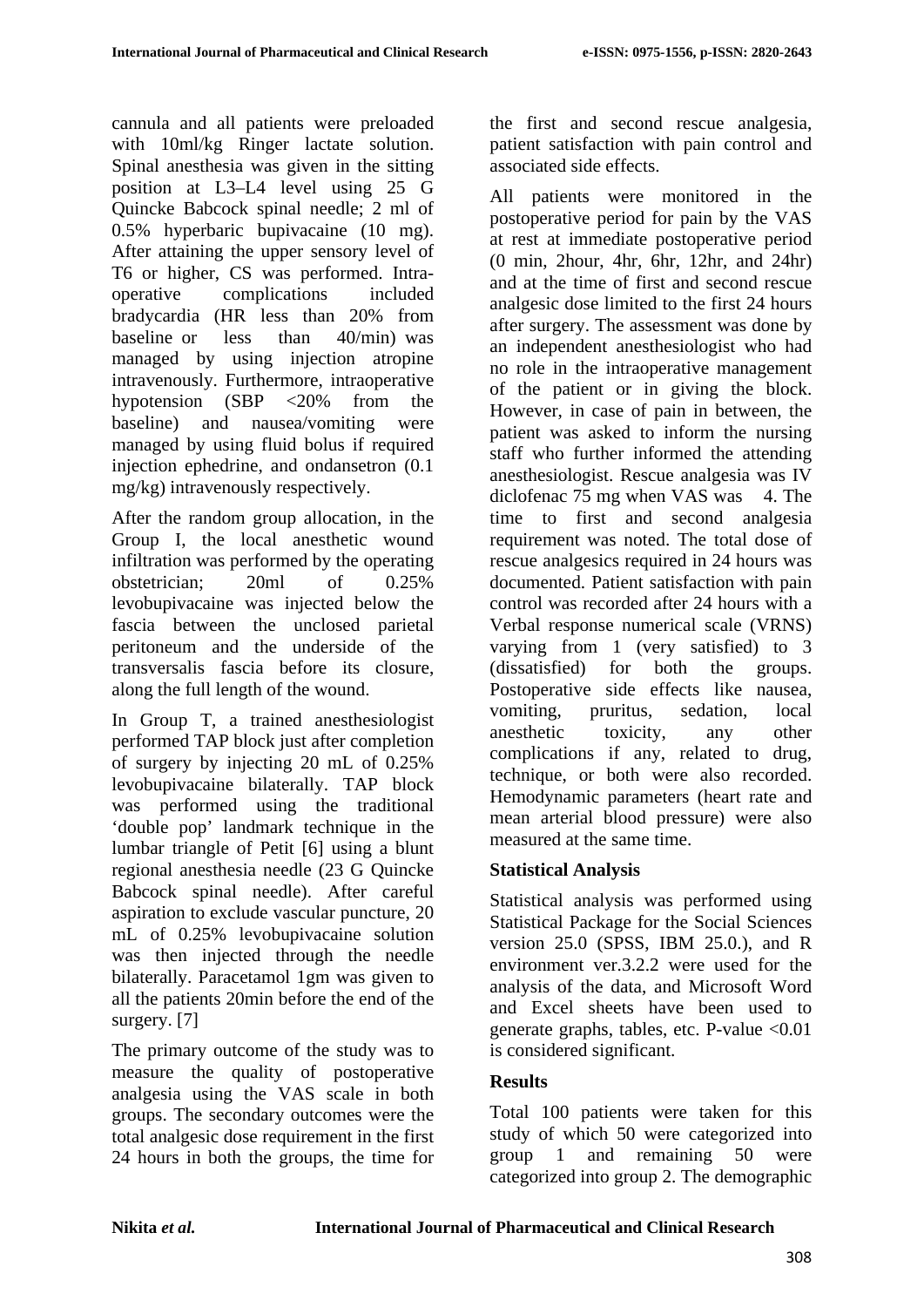profile of the two groups was comparable, in terms of anthropometric parameters like age and body weight and other patient factors like ASA grade, obstetric grade, gestational age, co morbidities, and duration of surgery (Table 1). There was no clinically significant difference between the two groups in the baseline and hemodynamic parameters.

The comparison of the distribution of pain scores at the different time points. For this outcome, data was completed for all the participants at 0,2,4,6,12 and 24hr. The median (interquartile range) VAS was more in group I compared to group T and was statistically significant (p=0.0031, P=0.0033, P=0.0037, P=0.0038). No statistically significant difference between the groups was observed in VAS values during the immediate postoperative period (0hr) and 2h later. The mean VAS score in group I and group T at the time of first and second rescue analgesia was 7.48 0.63/ 6.52 0.59 and 6.14 0.70/4.74 1.59 respectively. The difference in the VAS score during both the times in the two ±

groups was strongly statistically significant (P  $< 0.001$ ). The mean time to first rescue analgesia was 4.059±0.681 hrs in group I and  $3.301 \pm 0.518$  hrs in group T and was statistically significant (P< 0.001). The mean total analgesic requirement in 24 hours was reduced in group T  $(90.63\pm41.81)$  as compared to group I (138.2 $\pm$ 3.12) (P<0.001) (Table 2). The demand for second rescue analgesia was lower in Group T (26.8%) compared to Group I (78%) ( $P<0.002$ ).

Patients in the group (T) had a higher mean patient satisfaction score (1.488±0.588) compared to group I  $(2.098 \pm 0.429)$  (P < 0.001). In group I, 20% patients had a score of 1 (very satisfied), 68% patients had a score of 2 (satisfied), 12% had a score of 3 (dissatisfied). In group II, 54 had a score of 1, 26% had a score of 2 and 20% had a score of 3.  $(P< 0.001)$ . There was no significant difference between the two groups in the incidence of side effects including nausea, vomiting, pruritis, or any other procedure-related complications.

| Parameters             | Group $I(n=50)$                            | Group $II(n=50)$ | P-value |  |
|------------------------|--------------------------------------------|------------------|---------|--|
| Age (in years)         | $29.22 \pm 4.45$                           | $29.41 \pm 3.71$ | 0.829   |  |
| Weight (in kg)         | $68.56 \pm 5.51$                           | $69.20 \pm 4.73$ | 0.577   |  |
| Comorbidities (%)      |                                            |                  |         |  |
| No                     | 24(48%)                                    | 22(44%)          | 0.813   |  |
| Yes                    | 26(52%)                                    | 28(56%)          |         |  |
| Obstetric grade        |                                            |                  |         |  |
| Primigravida           | 23(46%)                                    | 15(30%)          | 0.819   |  |
| Multigravida           | 27(54%)                                    | 35(70%)          |         |  |
| Gestational<br>(weeks) | $\frac{\text{age}}{\text{38.59} \pm 0.70}$ | 38.66±0.68       | 0.636   |  |
| Duration of Surgery    | $81.00 \pm 11.34$                          | $81.85 \pm 8.72$ | 0.703   |  |

|  |  | Table 1: Baseline characteristics of the patients in each group |  |  |  |
|--|--|-----------------------------------------------------------------|--|--|--|
|--|--|-----------------------------------------------------------------|--|--|--|

Values expressed in mean (SD) or median (range) and proportions as applicable

**Table 2: Comparing total analgesic consumption between the groups**

| Group 1           | Group 2           |          |           |
|-------------------|-------------------|----------|-----------|
| $Mean \pm SD$     | Mean $\pm$ SD     | t - test | P - Value |
| $138.2 \pm 33.12$ | $90.63 \pm 41.81$ | 5.70     | 0.001     |

Values expressed in mean (SD) or median (range) and proportions as applicable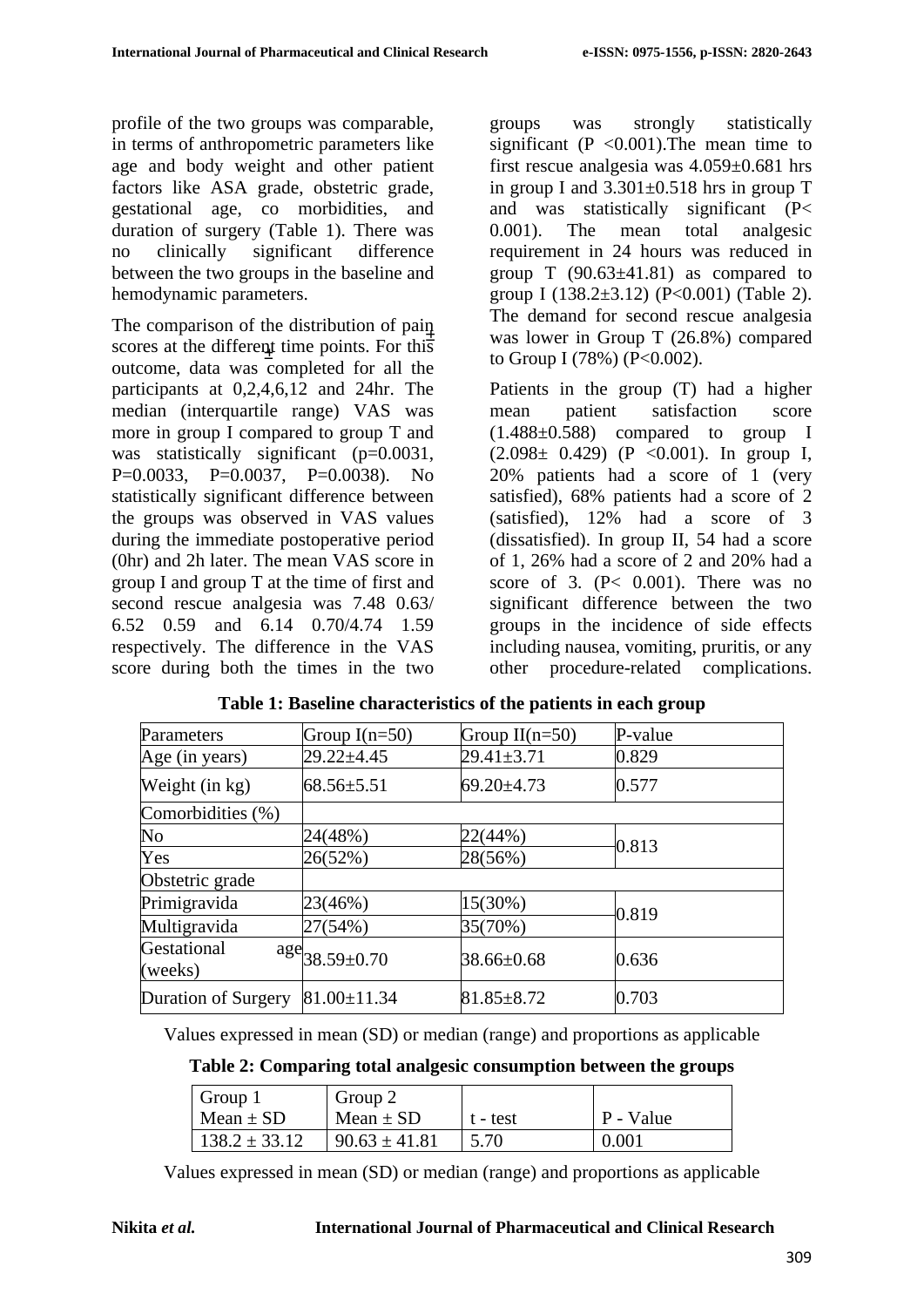| Patients'<br>satisfaction | Group 1 | Group 2 | Chi - square value | p-value |
|---------------------------|---------|---------|--------------------|---------|
|                           |         |         |                    |         |
|                           |         |         | 25.53              | ഥി      |
|                           |         |         |                    |         |

**Table 3: Comparison of mean patient's satisfaction between the two groups**

Values expressed in mean (SD) or median (range) and proportions as applicable

#### **Discussion**

Various techniques have been compared for postoperative analgesia in the past. WSI is a simple and convenient method for providing postoperative analgesia, which is being widely practiced for caesarean section. However, many surgical colleagues have apprehensions of infection, wound site hematoma and inadequate analgesia with this technique. Alternatively, TAP block has been recently described and practiced which certainly is more invasive but may have effective analgesia with some sparing effects. [8] Thus, we undertook this study to compare the effectiveness of TAP block with wound site infiltration for postoperative analgesia in caesarean section.

Reported a similar report of improved VAS score in the first 24 hr after TAP block in patients undergoing abdominal surgery. In accordance with our findings, Petersen et al. [9] also found superior postoperative pain scores in patients given USG bilateral TAP block undergoing laparoscopic cholecystectomy. This is because with the TAP block, the local anesthetic directly impedes the afferent nerves before entering the anterior abdominal wall and some visceral pain relief maybe perhaps due to posteromedial diffusion of the anesthetic along the fascial plane in the mid axillary point approach. In contrast, M. Tawfik et al. [10] and Petersen PL et al. [11] found no significant differences between the 2 groups in the pain scores at rest and on movement at 2, 4, 6, 12, and 24 hours. In a meta-analysis and Cochrane review [12,13] done failed to demonstrate the beneficial effect of TAP

block on postoperative pain scores. Although, a meta-analysis found decrease opioid consumption which plays a cardinal role in deciding analgesic regimen. In contrary to our findings, Aydogmus MT et al. found low NRS scores in Group I, compared to Group T, and concluded the difference due to rapid application of wound site administration in contrast to TAP block, which was more time consuming. [14] Q. Guo et al. [15] performed a meta-analysis of 9 randomized control trials comparing TAP block versus local anesthetic wound infiltration for postoperative analgesia and reported that TAP block led to a significant reduction in 24-hour overall morphine consumption compared with wound infiltration.

The most important clinical implication of our findings is the noteworthy reduced mean total analgesic requirement in 24 hours in the TAP block group (89.63 41.82) compared to the local wound infiltration group (137.2 33.13). Das N et al. [16] in their study, also demonstrated reduced cumulative total analgesic consumption in group T in comparison to LIA (LIA 162.5 34.58 vs TAP:107.5 37.8) (P<0.001). In parrel, Telenes A et al. [17] also demonstrated decreased cumulative analgesic consumption (TAP41±34mg vs  $LIA38\pm27mg$ ).

Vijaylaxmi sivapurapu et al. 18 also illustrated reduced consumption of analgesia in 24 hours in TAP when compared to the local infiltration group (TAP22.15±4.14 vs LIA 29.15±3.93)  $(p=0.001)$ .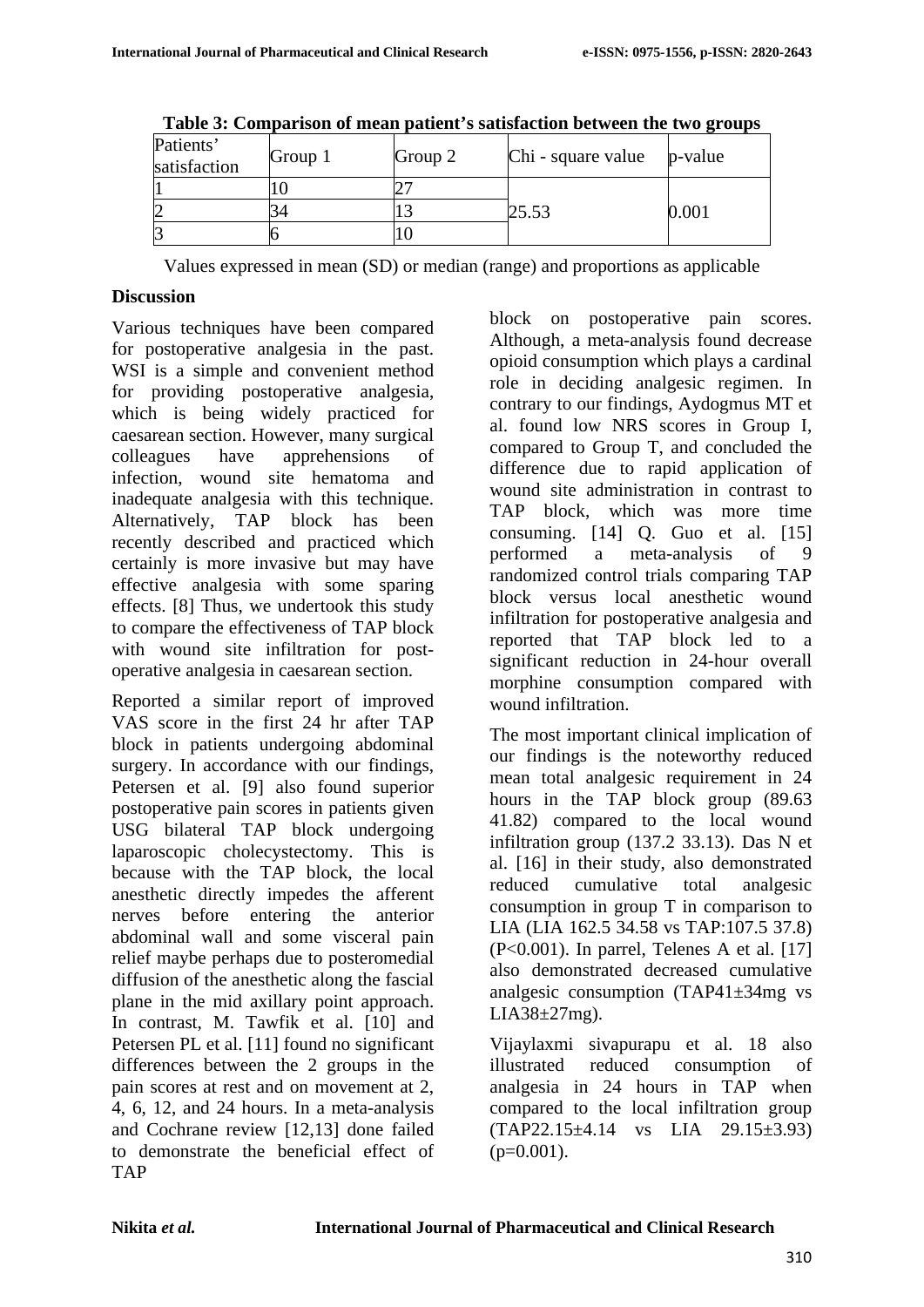The time to first rescue analgesia is prolonged in the Infiltration group (Group I) (4.060 0.682 hrs) when compared to Group T (3.302 0.519 hrs) whereas the demand to second rescue analgesia was reduced in Group T compared to Group I. this was quite similar to the study done by Nanze Yu et al. [19] meta-analysis of randomized control trials and found that TAP block demonstrates its advantage gradually over time, making it effective for long-lasting analgesia. The reason for decreased demand for the second dose is the poor vascularity of TAP, leading to prolonged action and minimal side effects.

In our study, we used the landmark technique for performing TAP block as wider applicability and merit have been demonstrated by various previous research with the landmark technique. [20] The mid-axillary approach has paravertebral spread leading to blockade of lateral cutaneous afferents, contrary to Sonoanatomical clear ultrasound-guided anterior approach. [21] The neuro-fascial plane and its contents can act as an armory responsible for a prolonged duration of action in comparison to surgical incision, that is highly vascular and may lead to faster local anesthetic absorption and metabolism, which might explain the shorter duration of action in Group I in which 26.8% required analgesia within 4-6 hours as compared to Group T, where only 4.8% required analgesia within 4-6 hours.

None of the patients in our study had any side effects in either of the group, thus concluding that both the modalities are safe for use as post-cesarean analgesia. This observation is supported by studies by Q. Guo et al. 16 and Skjelsager A et al. [22] In parrel to our study, M Tawfik et al. 10 found that the incidence of side effects (nausea and vomiting and pruritis) were less in the 2 groups comparing TAP block versus local wound infiltration for post cesarean analgesia.

However, in a randomized trial conducted by M. Chandon et al.,  $[23]^\pm$  there was an  $\overline{\text{occurrence}}$  of a severe adverse event following a TAP block demonstrating that local anesthetic toxicity can occur even with continuous ultrasound guidance

In our study also, patients in Group T (1.487 0.589) were more satisfied than in Group I (1.829 0.441) (P 0.002) with higher mean patient satisfaction scores. Tan et al. [17] conducted a randomized trial in which patients who received the TAP block had a statistically significant higher maternal satisfaction score.

Our study has a few limitations. The pain assessment on movement was not done, as our primary aim was the time for the first rescue analgesia, as well as the VAS at that time. Also, both the regional techniques block only the parietal component of pain rather than visceral, which is mainly responsible for pain on movement. Furthermore, studies are needed with ultrasound-guided technique, with various local anesthetics, in varying doses, additives, and concentrations and also comparing pain on the movement. Continuous block with a catheter was not used in our study, as we wanted to assess the time for first rescue analgesia and VAS score at that time, also we assessed the analgesic requirement in the first 24 h, which would have given the biased result. [24]

In summary, our study has demonstrated that, although both strategies seem to be safe and effective, TAP provides better quality of pain relief with reduced analgesia requirement and surpassed patient satisfaction compared to infiltration in CS postoperatively.

### **Conclusion**

The findings of our study inferred that TAP provides superior quality of pain relief, decreases total analgesic requirement, and better patient satisfaction. Thereby, we advocate the use of TAP block as a reliable and safer option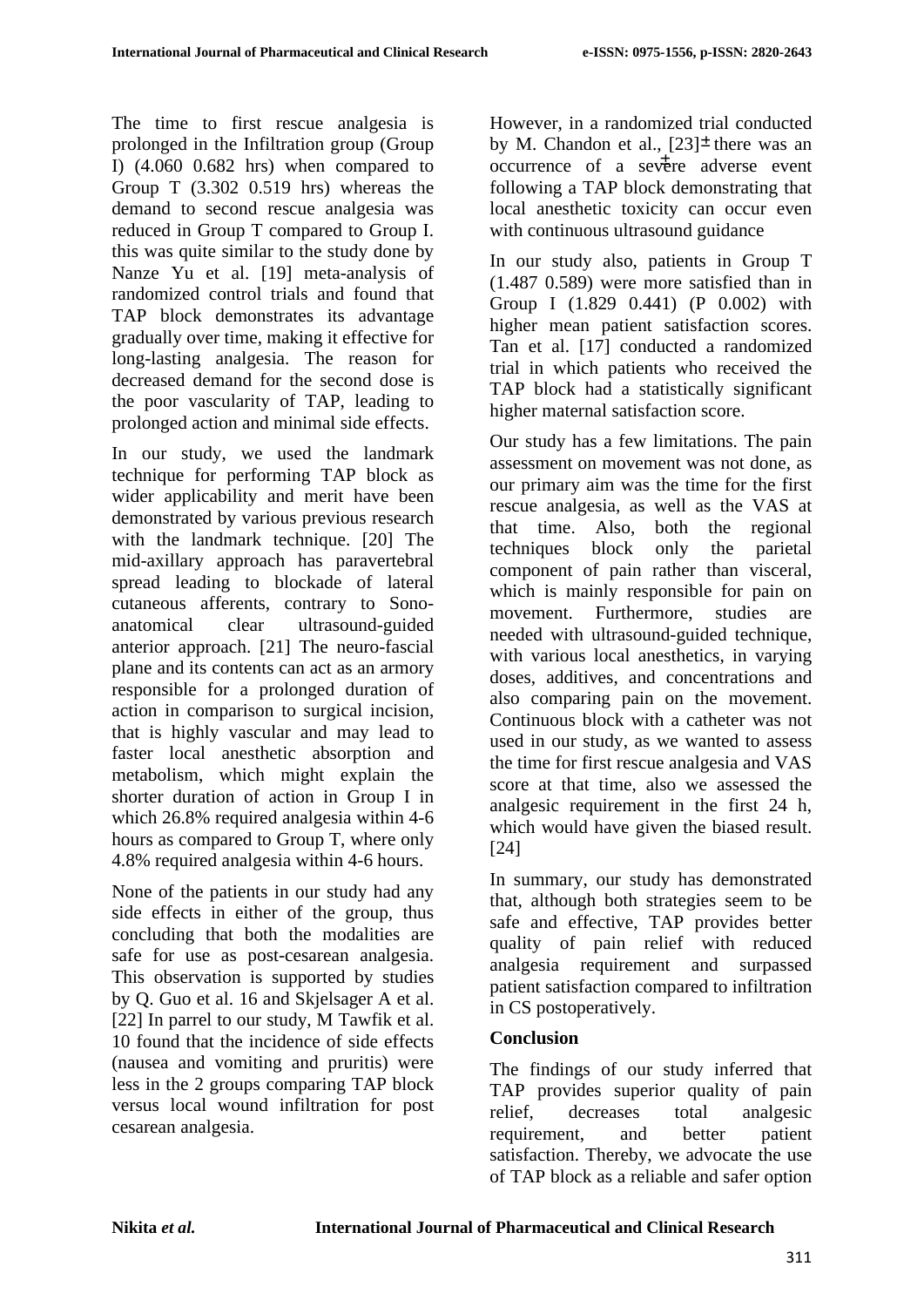for post-cesarean analgesia as part of a multimodal analgesia regimen. The landmark approach to TAP is also effective and safe.

#### **References**

- 1. Keita H, Meyer. Postoperative analgesia after caesarean section in pain assessment and treatment. Elsevier; 2006.
- 2. Larue F. Pain in surgical wounds and nerve lesions in pain assessment and treatment. Elsevier; 2000.
- 3. Telnes A, Skogvoll E, Lonee H. Transversus abdominis plane block vs. wound infiltration in Caesarean section: a randomised controlled trial. Acta Anaesthesiol Scand. 2015;59(4) :496–504. [doi:10.1111/aas. 12498.](http://dx.doi.org/10.1111/aas.12498)
- 4. Dahl JB, Jeppesen IS, Jørgensen H, Wetterslev J, Møiniche S. Intraoperative and Postoperative Analgesic Efficacy and Adverse Effects of Intrathecal Opioids in Patients Undergoing Cesarean Section with Spinal Anesthesia. Anesthesiology. 1999;91(6):1919–27.
- 5. Sujata N, Hanjoora VM. Pain control after cesarean birth - What are the options? J Gen Pract. 2014;2:164.
- 6. Li X, Zhou M, Shi X, Yang H, Li Y, Li J, et al. Local anaesthetic wound infiltration used for caesarean section pain relief: A meta- analysis. Int J Clin Exp Med. 2015;102:13–24.
- 7. Carney J, Mcdonnell JG, Ochana A, Bhinder R, Laffey JG. The transversus abdominis plane block provides effective postoperative analgesia in patients undergoing total abdominal hysterectomy. Anesth Analg. 2008;107:2056–60.
- 8. Johns N, O'Neill S, Ventham NT, Barron F, Brady RR, Daniel T. Clinical effectiveness of transversus abdominis plane (TAP) block in abdominal surgery: a systematic review and meta-analysis. Colorectal Dis. 2012;14(10):e635–42.
- 9. Petersen PL, Stjernholm P, Kristiansen VB, Torup H, Hansen EG, Mitchell AU, et al. The beneficial effect of transversus abdominis plane block after laparoscopic cholecystectomy in day-case surgery: a randomized clinical trial. Anesth Analg. 2012;115:527–33.
- 10. Tawfik MM, Mohamed YM, Elbadrawi RE, Abdelkhalek M, Mogahed MM, Ezz HM. Transversus Abdominis Plane Block Versus Wound Infiltration for Analgesia After Cesarean Delivery: A Randomized Controlled Trial. Anesth Analg. 2017;124:1291–7.
- 11. Petersen PL, Mathiesen O, Stjernholm P, Kristiansen VB, Torup H, Hansen EG. The effect of transversus abdominis plane block or local anaesthetic infiltration in inguinal hernia repair: a randomised clinical trial. Eur J Anaesthesiol. 2013;30:415–21.
- 12. Charlton S, Cyna AM, Middleton P, Griffiths JD. Perioperative transversus abdominis plane (TAP) blocks for analgesia after abdominal surgery. Cochrane Database Syst Rev. 2010;(12):CD007705.
- 13. Johns N, O'Neill S, Ventham NT, Barron F, Brady RR, Daniel T. Clinical effectiveness of transversus abdominis plane (TAP) block in abdominal surgery: A systematic review and meta-analysis. Colorectal Dis. 2012;14(10):635–42.
- 14. Aydogmus MT, Sinikoglu SN, Naki MM, Ocak NB, Sanlı N, Alagol A. Comparison of analgesic efficiency between wound site infiltration and ultra-sound-guided transversus abdominis plane block after cesarean delivery under spinal anaesthesia. Hippokratia. 2014;18:28–31.
- 15. Guo Q, Li R, Wang L, Zhang D, Ma Y. Transversus abdominis plane block versus local anaesthetic wound infiltration for postoperative analgesia: A systematic review and